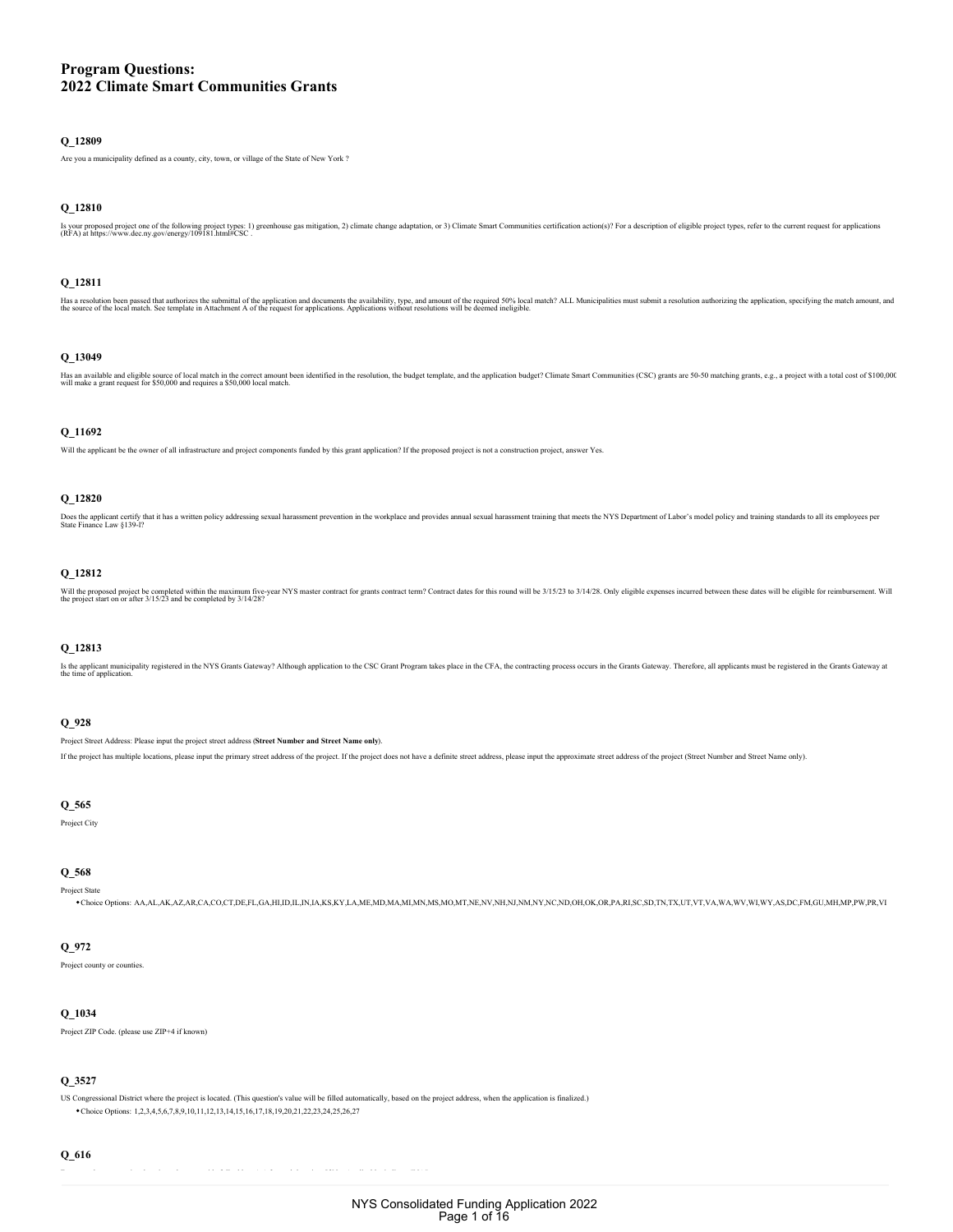For more than one project location, please provide full address(es) for each location. If Not Applicable, indicate "NA".

# **Q\_572**

Project Latitude (This question's value will be filled automatically, based on the project address, when the application is finalized.)

# **Q\_573**

Project Longitude (This question's value will be filled automatically, based on the project address, when the application is finalized.)

# **Q\_184**

NYS Assembly District where the project is located. (This question's value will be filled automatically, based on the project address, when the application is finalized.)

# **Q\_190**

NY Senate District where the project is located. (This question's value will be filled automatically, based on the project address, when the application is finalized.)

# **Q\_550**

What is the applicant's DBA name?

This is a conditional question based on the answer to **[Q\\_12603](#page-2-0)**. This question displays when selecting the answer: "**Yes**"

### **Q\_969**

If you are a business, have you been certified as a New York State Minority or Women-owned Business Enterprise (MWBE)? Choice Options: Yes, No, N/A

# **Q\_5475**

Contract Salutation Choice Options: Mr., Mrs., Ms., Dr.

### **Q\_5476**

Contract First

# **Q\_5477**

Contract Last

### **Q\_5478**

Contract Title

### **Q\_5491**

Authorized Organization

# **Q\_5479**

Contract Street

# **Q\_5480**

Contract City

### **Q\_5481**

Contract State

### **Q\_5482**

Contract Zip (please use ZIP+4 if known)

### **Q\_5483**

Contract Phone (please include area code)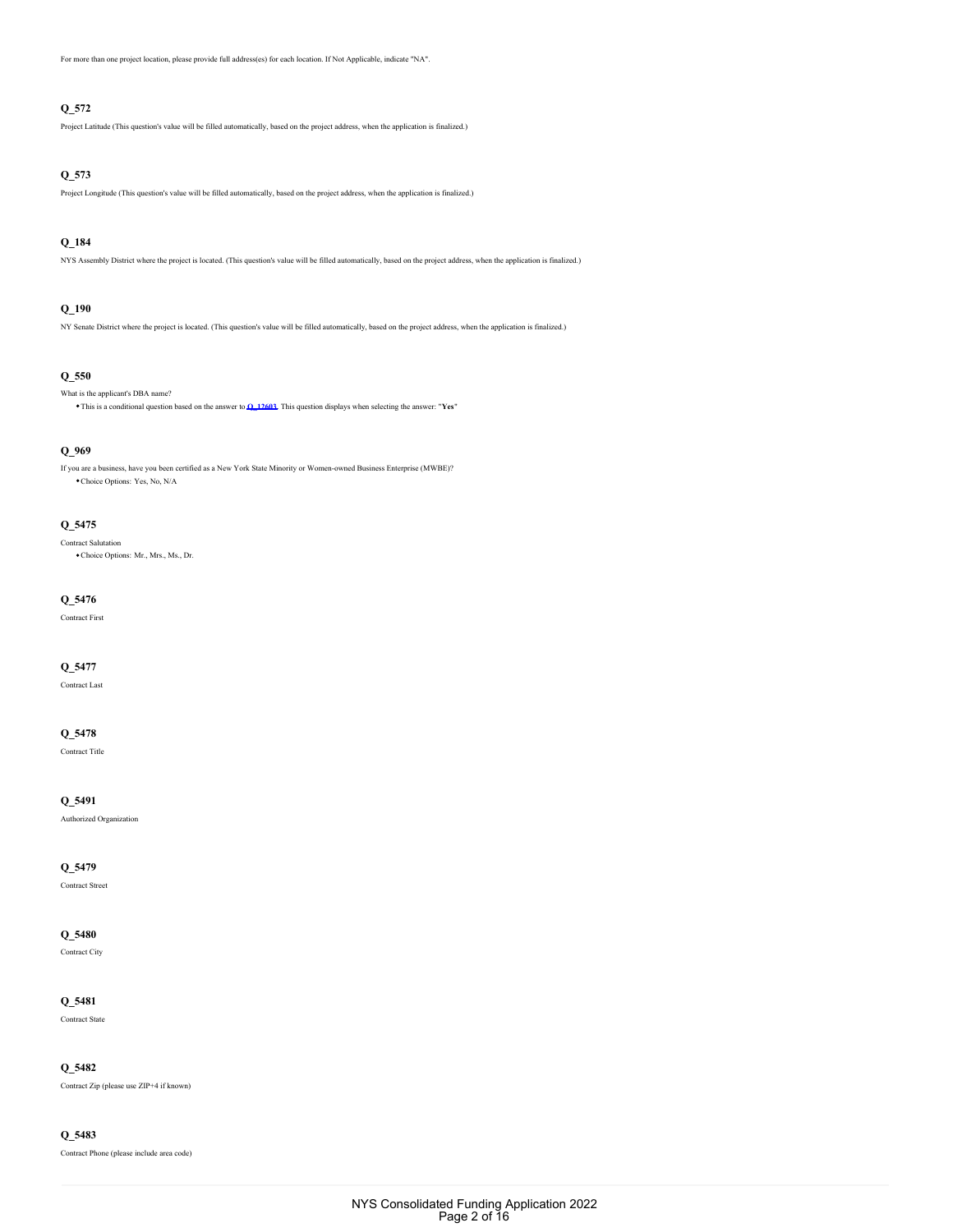Contract Email

# **Q\_4198**

Please select the secondary sector or characterization that best defines this project.

Choice Options: Agriculture, Arts/Culture/Cultural Institutions, Biomedical/Medical, Community Development, Education/College/University, Energy, Environment, Financial Services, Food/Beverage, Healthcare, Historic Preserv

# <span id="page-2-3"></span>**Q\_3762**

Does your project directly address the needs of people in your region who are living in poverty and who seek resources for inclusion in the economic life of New York State?

This is a conditional question. If **Yes** is selected then these questions will be displayed: 1. **- [Q\\_3763](#page-2-1) - [Q\\_3764](#page-2-2)**

# <span id="page-2-1"></span>**Q\_3763**

How does your project seck to apply CFA funds for the purpose of eliminating barriers to skilled employment by poor people in your region, as identified by the Opportunity Agenda? Please describe any efforts to collaborate This is a conditional question based on the answer to **[Q\\_3762](#page-2-3)**. This question displays when selecting the answer: "**Yes**"

# <span id="page-2-2"></span>**Q\_3764**

How does your project build workforce development programs, improve physical infrastructure, and/or establish social services that connect people living in poverty in your region with skilled employment, in correspondence This is a conditional question based on the answer to **[Q\\_3762](#page-2-3)**. This question displays when selecting the answer: "**Yes**"

# <span id="page-2-4"></span>**Q\_4200**

Does your project provide opportunities for Veterans' to participate in the workforce, or improve services to the Veterans' and military families in New York?

This is a conditional question. 1. If **Yes** is selected then **Q\_4201** will be displayed

#### **Q\_4201**

If Yes, please explain how your project impacts the Veterans' and military families in New York.

This is a conditional question based on the answer to **[Q\\_4200](#page-2-4)**. This question displays when selecting the answer: "**Yes**"

#### **Q\_549**

Type of Applicant (select all that apply)

Choice Options: Federal, State, County, City, Town, Village, Tribal, School District, County or Town Improvement District, District Corporation, For-Profit, Not-For-Profit, Notel Are School and Schools Properation, Composi

# <span id="page-2-0"></span>**Q\_12603**

Is the applicant a DBA?

This is a conditional question. 1. If **Yes** is selected then **Q\_550** will be displayed

# **Q\_556**

Select an applicant ID type from the list below that you normally use to identify your organization on application forms. Choice Options: Charity Reg #, Duns Number, Federal Tax ID Number, NYS Unemployment Insurance Tax Number, Social Security Number, NYS Vendor Identification Number (SFS)

# **Q\_2655**

Based on your selection from the previous question, enter your applicant ID number. (Please do not provide your social security number).

# **Q\_546**

Organization Legal Name

#### **Q\_5416**

Applicant First Name

### **Q\_5417**

Applicant Last Name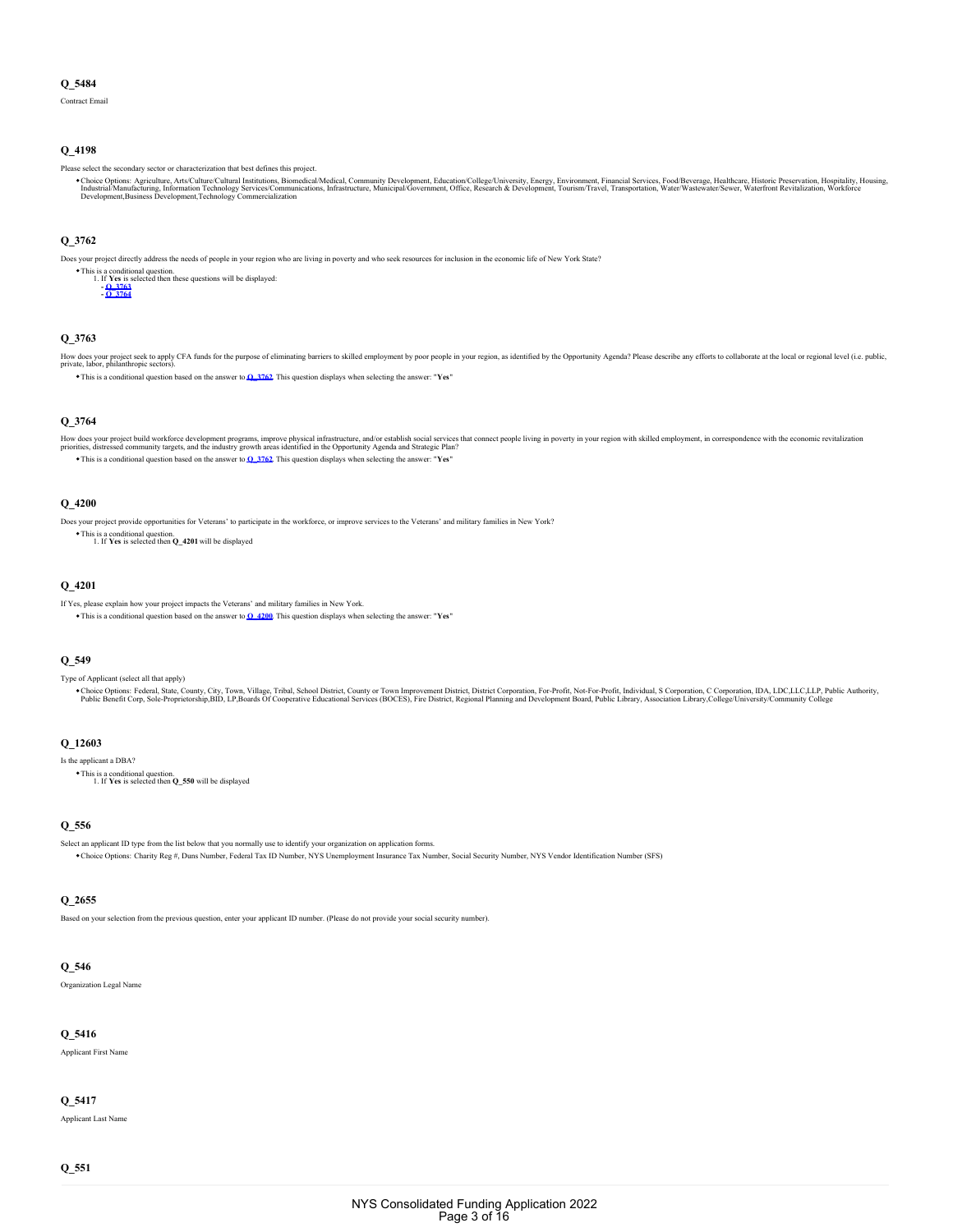### Applicant Street Address

# **Q\_552**

Applicant City

# **Q\_553**

Applicant State

# **Q\_554**

Applicant ZIP Code. (please use ZIP+4 if known)

# **Q\_651**

Applicant Telephone Number (please include area code)

# **Q\_555**

Applicant Email Address

# **Q\_5257**

Contact Salutation Choice Options: Mr., Mrs., Ms., Dr.

# **Q\_547**

Contact First Name

# **Q\_1049**

Contact Last Name

# **Q\_1050**

Contact Title

# **Q\_5490**

Primary Organization

### **Q\_3688**

Contact Street Address

# **Q\_3689**

Contact City

# **Q\_3690**

Contact State

# **Q\_3691**

Contact ZIP Code (please use ZIP+4 if known)

# **Q\_562**

Primary Contact Phone Number. (please include area code)

# **Q\_3692**

Contact Email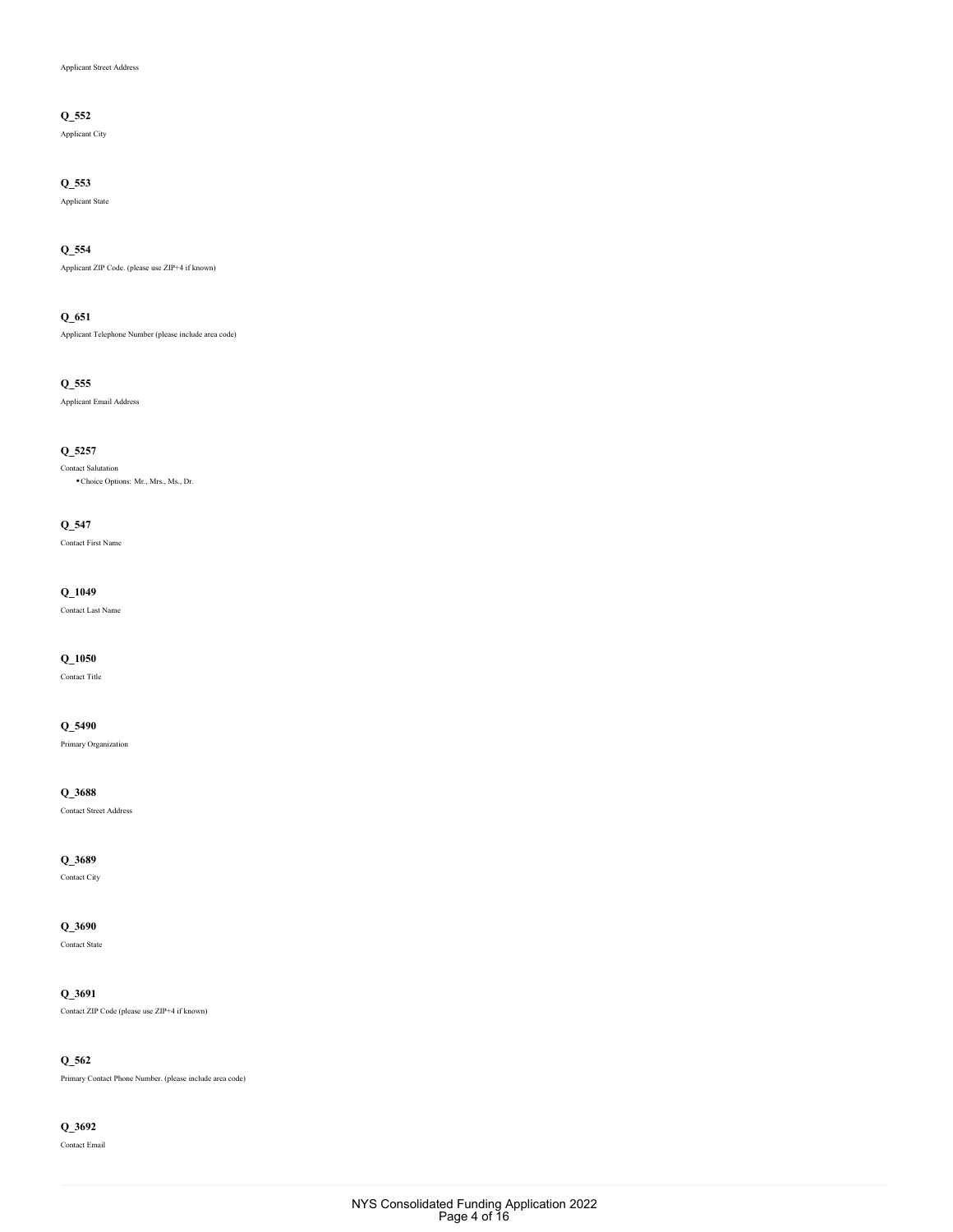Additional Salutation Choice Options: Mr., Mrs., Ms., Dr.

# **Q\_1052**

Additional Project Contact First Name

#### **Q\_970**

Additional Project Contact Last Name

# **Q\_1051**

Additional Contact Title

# **Q\_5492**

Additional Organization

# **Q\_3693**

Additional Contact Street Address

#### **Q\_3694**

Additional Contact City

# **Q\_3695**

Additional Contact State

# **Q\_3696**

Additional Contact ZIP (please use ZIP+4 if known)

# **Q\_3697**

Additional Contact Telephone Number (please include area code)

# **Q\_561**

Additional Contact Email Address

# **Q\_4199**

Please select the primary sector or characterization that best defines this project.

Choice Options: Agriculture, Arts/Culture/Cultural Institutions, Biomedical/Medical, Community Development, Education/College/University, Energy, Environment, Financial Services, Food/Beverage, Healthcare, Historic Preserv

# **Q\_575**

Project Description. Concisely describe the project, indicating the location, what will be planned, designed, acquired, and/or constructed, the issues/opportunities to be addressed, and expected outcomes and deliverables.

# **Q\_976**

Statement of need: Provide a brief summary of the need for the project in the geographic area proposed and the project's financing needs, including funding gaps of the proposed project.

# <span id="page-4-0"></span>**Q\_12626**

Does the project align with the Regional Economic Development Council's Strategic Plan? Click here for strate

This is a conditional question. 1. If **Yes** is selected then **Q\_12627** will be displayed

#### **Q\_12627**

Explain how the project aligns with the Regional Economic Development Council's Strategic Plan.

This is a conditional question based on the answer to **[Q\\_12626](#page-4-0)**. This question displays when selecting the answer: "**Yes**"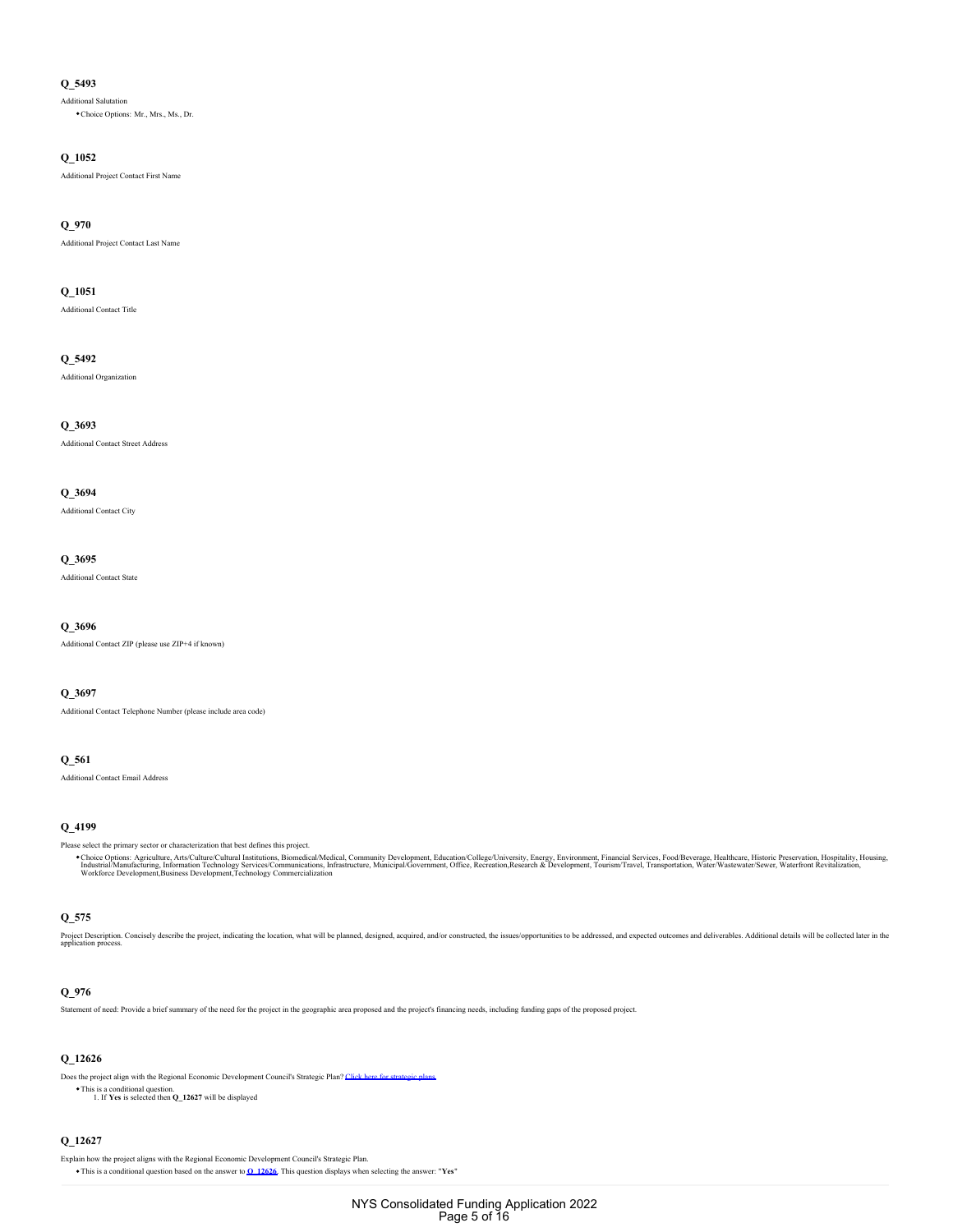Current State of Project Development (i.e. planning, preliminary engineering, final design, etc. You may enter N/A for non-project related applications)

# **Q\_975**

Estimated Project Timeline: include project start/completion dates, estimates for design, permitting and construction or other major steps.

# **Q\_580**

Provide a list of all federal, state, and local reviews, approvals, or permits needed or completed, including the dates when they are expected to be completed or were completed. If Not Applicable, indicate "NA".

#### <span id="page-5-2"></span>**Q\_12606**

Does this project require State and/or Federal Environmental Review?

This is a conditional question.<br>
1. If **Yes** is selected then these questions will be displayed:<br> **- <u>[Q\\_12607](#page-5-1)</u>**<br> **- Q\_12607** 1.

# <span id="page-5-0"></span>**Q\_2364**

What is the status of State and/or Federal Environmental Review? This is a conditional question based on the answer to **[Q\\_12606](#page-5-2)**. This question displays when selecting the answer: "**Yes**"

### <span id="page-5-1"></span>**Q\_12607**

Please indicate the lead agency (if applicable). This is a conditional question based on the answer to **[Q\\_12606](#page-5-2)**. This question displays when selecting the answer: "**Yes**"

### <span id="page-5-3"></span>**Q\_12604**

Has a National Environmental Policy Act (NEPA) Record of Decision been issued? This is a conditional question. 1. If **Yes** is selected then **Q\_1054** will be displayed

### **Q\_1054**

Please explain decision and include date of Record of Decision. This is a conditional question based on the answer to **[Q\\_12604](#page-5-3)**. This question displays when selecting the answer: "**Yes**"

### **Q\_12625**

Has the applicant or project been awarded funding in prior CFA rounds? This is a conditional question. 1. If **Yes** is selected then **Q\_2362** will be displayed

# **Q\_4160**

For each program to which you are applying under the CFA, explain your strategy for proceeding if the full amount of requested funding, required matching funds, and temporary financing are not secured as expected, or commi

# **Q\_12814**

Attach a copy of the resolution adopted by the application, specifying university authorizing submittal of the grant application and documenting the availability, amount, and the source of the local match. See template in

# **Q\_12815**

Attach a proposed work plan for the project using the provided template. Include all objectives (geals), tasks, and performance measures (deliverables). Applications that do not include a completed work plan, using the pro

# **Q\_12816**

Attach a budget for the project using the provided template. Applications that do not include a complete budget, using the provided template, will be deemed ineligible. The budget information should be consistent with and

#### **Q\_12103**

Attach copies of documents that substantiate the costs listed in the budget for each budget category such as quotes, pricing sheets, previous final budgets for similar projects, NYS Department of Transportation or FEMA sta

### **Q\_12104**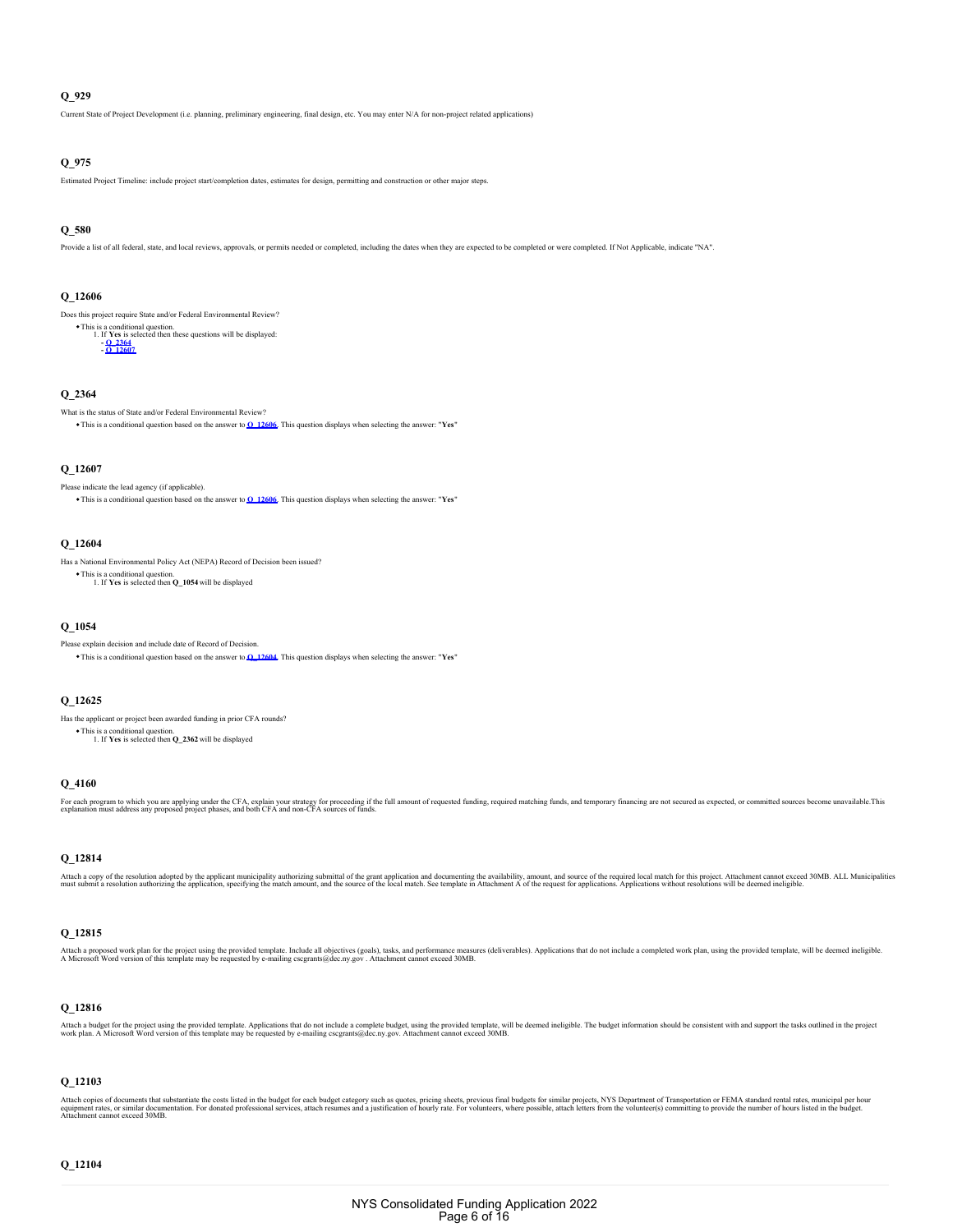If the application references any type of planing document, study, or recommendations, attach a copy of the cover and relevant pages of any adopted local or regional plan, capital improvements plan, or documented initiativ

# **Q\_12817**

If the cost of land acquistion is being used for any portion of the local match for an implemetation project, attach, as a single file, a copy of 1. a map identifying the property, 2. a current appraisal report, and 3. a c

### **Q\_12818**

If the project is a partnership between one or more municipalities or a municipal and non-municipal entity(ies), attach, as a single file, letters of commitment or other written agreements substantiating collaboration, rol

# **Q\_12819**

State Finance Law §139-I requires all applicants for grant funding to certify that they have a written policy addressing sexual harassment prevention in the workplace and that they provide annual sexual harassment training

# <span id="page-6-3"></span>**Q\_12937**

Is your proposed project an implementation project or a certification project?

- Choice Options: Implementation, Certification<br>This is a conditional question.<br>1. If Certification is selected then Q\_12943 will be displayed<br>2. If **Implementation** is selected then these questions will be displayed:
	- 2.



# <span id="page-6-1"></span>**Q\_12938**

If project work will be completed on land owned by the municipal applicant, upload documentation of land ownership or right of way. If project work will take place on land that is not owned by the applicant municipality, a

This is a conditional question based on the answer to **[Q\\_12937](#page-6-3)**. This question displays when selecting the answer: "**Implementation**"

# <span id="page-6-0"></span>**Q\_12821**

If the project site is located in a Disadvantaged Community (as identified by the Climate Justice Working Group draft critical, upload a map depicting the Disadvantaged Community issuant meaning busines with in a municipal This is a conditional question based on the answer to **[Q\\_12937](#page-6-3)**. This question displays when selecting the answer: "**Implementation**"

### **Q\_12943**

If a Climate Smart Community (CSC) Task Force has been formed attach, as a single file, a copy of the 1) resolution, executive memorandum, or executive order establishing the CSC task force, 2) list of the task force memen This is a conditional question based on the answer to **[Q\\_12937](#page-6-3)**. This question displays when selecting the answer: "**Certification**"

### <span id="page-6-2"></span>**Q\_12939**

This implementation project is a (check one)

Choice Options: Natural resilience or flood risk reduction or replace/right-size flow barrier(s), Reduction of vehicle miles traveled, All other implementation projects This is a conditional question.

1. If All other implementation projects is selected then Q\_12942 will be displayed<br>2. If Natural resilience or flood risk reduction or replace/right-size flow barrier(s) is selected then these questions will be displayed:<br>

- **[Q\\_12940](#page-6-5)** If **Reduction of vehicle miles traveled** is selected then these questions will be displayed: 3.
- 

**- [Q\\_12941](#page-6-6) - [Q\\_12924](#page-6-7)** This is a conditional question based on the answer to **[Q\\_12937](#page-6-3)**. This question displays when selecting the answer: "**Implementation**"

### <span id="page-6-4"></span>**Q\_12922**

Provide a map(s) of the project location overlaid with a FEMA effective flood insurance rate map (FIRM) or comparable flood-risk map if an effective FIRM is not available for the projects of the proposed location of a subs This is a conditional question based on the answer to **[Q\\_12939](#page-6-2)**. This question displays when selecting the answer: "**Natural resilience or flood risk reduction or replace/right-size flow barrier(s)**"

### <span id="page-6-5"></span>**Q\_12940**

Upload any technical or supporting information that will assist the reviewer in evaluating the proposed project. Include only the document cover and those pages that are relevant to the proposed project. Do not include unr

This is a conditional question based on the answer to **[Q\\_12939](#page-6-2)**. This question displays when selecting the answer: "**Natural resilience or flood risk reduction or replace/right-size flow barrier(s)**"

#### <span id="page-6-7"></span>**Q\_12924**

Upload amap showing the on-road or off-road non-motorized transportation facility location, its connection to other on-road or off-road non-motorized system subsequentions (in lange of communities, if applicable. Attachmen This is a conditional question based on the answer to **[Q\\_12939](#page-6-2)**. This question displays when selecting the answer: "**Reduction of vehicle miles traveled**"

### <span id="page-6-6"></span>**Q\_12941**

Upload any technical or supporting information that will assist the reviewer in evaluating the proposed project. Include the document cover and the pages relevant to the proposed project only. Do not include extraneous inf This is a conditional question based on the answer to **[Q\\_12939](#page-6-2)**. This question displays when selecting the answer: "**Reduction of vehicle miles traveled**"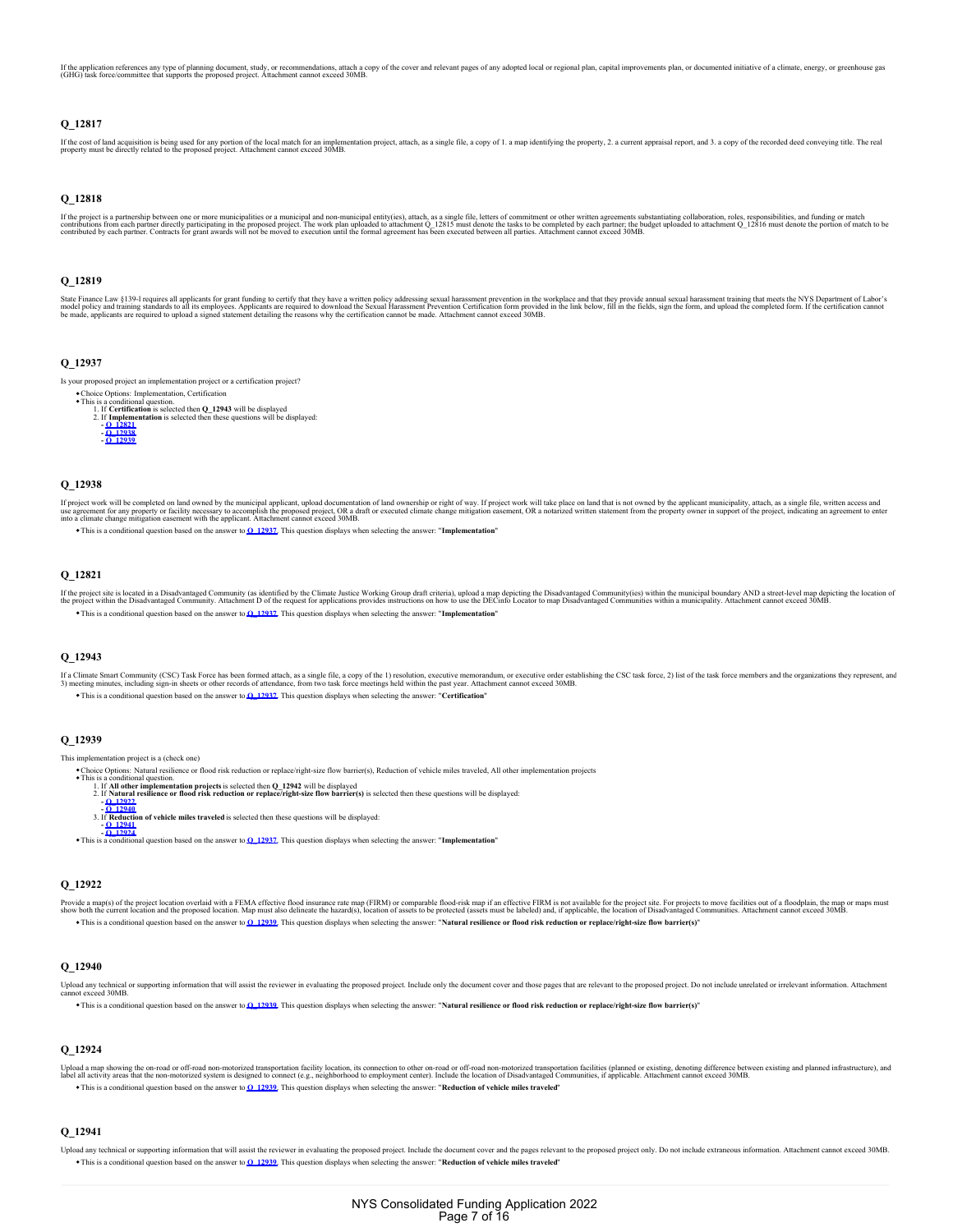For all other implementation projects, upload any technical information that will assist the reviewer in evaluating the proposed project. Include only the document cover and those pages that are relevant to the proposed pr This is a conditional question based on the answer to **[Q\\_12939](#page-6-2)**. This question displays when selecting the answer: "**All other implementation projects**"

**Q\_7016**

Please provide a concise two sentence description of the project, including the municipality name.

#### **Q\_12166**

Was the proposed project specifically recommended or supported by an adopted local or regional plan, capital improvements plan, or documented initiative of a climate, energy, or greenhouse gas (GHG) task force/committe? Or

#### **Q\_9780**

List all project participants (staff, volunteers, contractors, departments, etc.) and describe their role(s) and their contribution to the tasks identified in the budget and work plan.

#### **Q\_12992**

Describe the amount and sources of all local match funds. See the request for application for details on eligible costs. For municipally owned equipment, use FEMA or DOT standard rates or municipal per hour equipment rates

### **Q\_12169**

Describe the sources of information used to estimate project budget, e.g., quotes, previses, previous final budgets for similar projects, NYS DOT or FEMA standard rental rates, municipal per hour equipment rates, or simila

# **Q\_11714**

Does the proposed project leverage municipal staff, non-contractual services, or other local resources to accomplish the proposed work (rather than solely relying on external contractors)? If so, describe.

# <span id="page-7-2"></span>**Q\_12945**

Will the proposed project involve formal partnerships where other entities will be contributing work or match? (Does not apply to contractual services.)

This is a conditional question.<br>
1. If **Yes** is selected then these questions will be displayed:<br> **- <u>[Q\\_12822](#page-7-0)</u>**<br> **- <u>[Q\\_12871](#page-7-1)</u>** 1.

### <span id="page-7-1"></span>**Q\_12871**

ldentify any formal partnerships between municipalities or a municipal ty and a non-municipal partner. Describe the responsibilities of each partner, financial contributions of each partner, and how they will interact thro

This is a conditional question based on the answer to **[Q\\_12945](#page-7-2)**. This question displays when selecting the answer: "**Yes**"

# <span id="page-7-0"></span>**Q\_12822**

Documentation of partnership agreement is required. Upload this information to attachment question Q\_12818. See partnership section of the RFA for details. Does not apply to contractual services.

This is a conditional question based on the answer to **[Q\\_12945](#page-7-2)**. This question displays when selecting the answer: "**Yes**"

# <span id="page-7-5"></span>**Q\_12944**



# <span id="page-7-4"></span>**Q\_12949**

Describe the process used to identify, prioritize, select, and design the proposed project over other climate related projects (planning, data, immediate needs, etc.). This is a conditional question based on the answer to **[Q\\_12944](#page-7-5)**. This question displays when selecting the answer: "**Implementation**"

<span id="page-7-3"></span>**Q\_12946**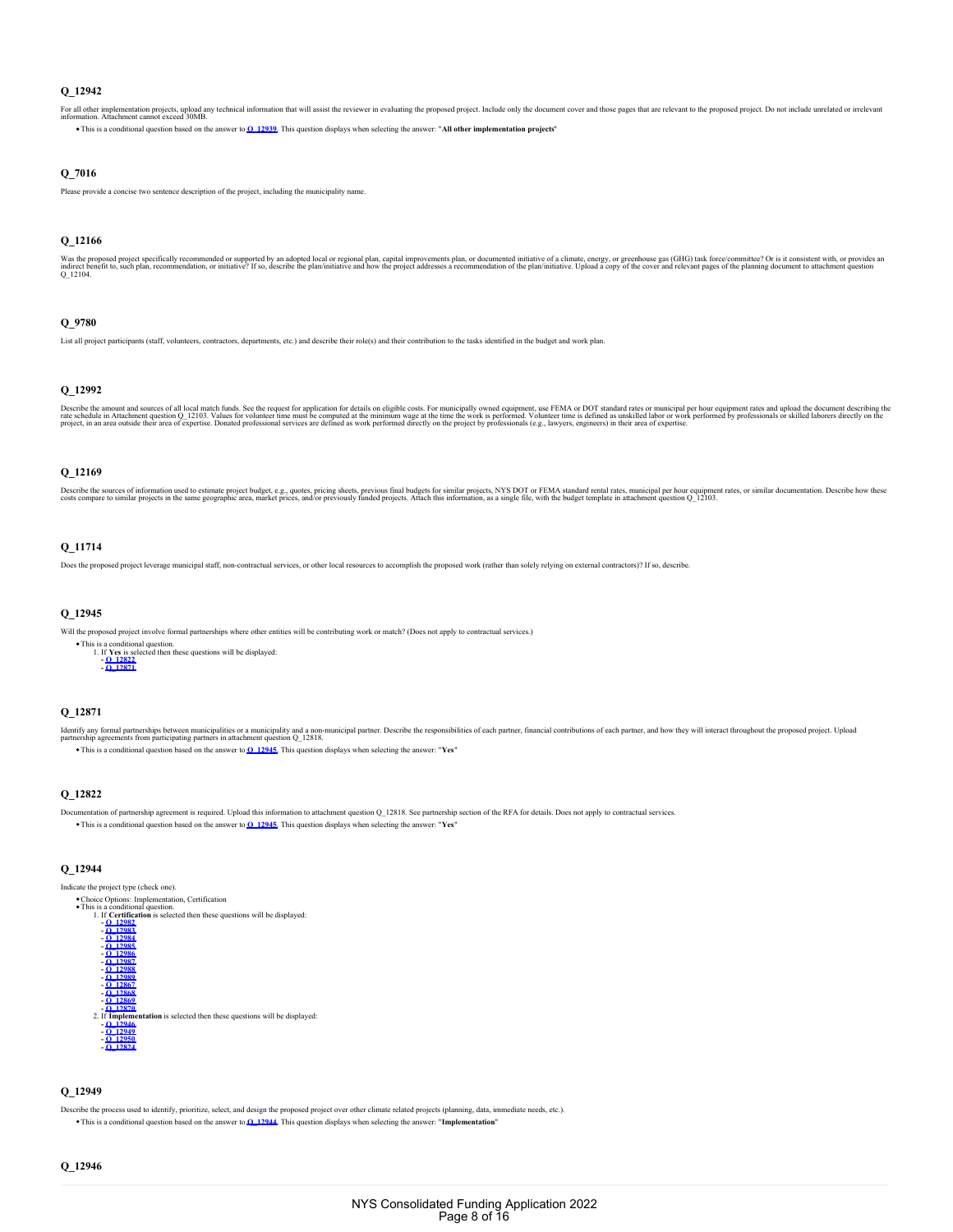Does (or will) the applicant own the property or possess the right of way where the proposed implementation project will be constructed/implemented/developed?

This is a conditional question.<br>Ⅰ . If No is selected then **Q\_12948** will be displayed<br>This is a conditional question based on the answer to <u>[Q\\_12944](#page-7-5)</u>. This question displays when selecting the answer: "I**mplementation**"

### **Q\_12948**

Documentation of property owner support is required in the form of an access and use agreement, that or exceude change mitgation easement, OR a notarized written statement from the property owner in support of the project This is a conditional question based on the answer to **[Q\\_12946](#page-7-3)**. This question displays when selecting the answer: "**No**"

<span id="page-8-1"></span>**Q\_12824**

Is the project located in a Disadvantaged Community within the municipality, as identified by the Climate Justice Working Group draft criteria? See the DECinfo Locator for a map of Disadvantaged Communities.



#### <span id="page-8-2"></span>**Q\_12825**

Has a may depicting the Disadvantaged Community(ies) (as identified by the Climate Justice Working Group draft criteria) within the Discussed boundary AND a street-level map dipository in the distribution of the project wi This is a conditional question based on the answer to **[Q\\_12824](#page-8-1)**. This question displays when selecting the answer: "**Yes**"

### <span id="page-8-3"></span>**Q\_12847**

Provide the census tract identifor(s) for the Disadvantaged Community(ies) in which the project is located. Attachment D of the request for applications provides instructions on how to use the DECinfo Locator to map Disadv This is a conditional question based on the answer to **[Q\\_12824](#page-8-1)**. This question displays when selecting the answer: "**Yes**"

#### <span id="page-8-4"></span>**Q\_12848**

How does the project provide benefits to a Disadvantaged Community? Describe those benefits, the people within the Disadvantaged Community who will benefit, and approximately when in time they would experience those benefi This is a conditional question based on the answer to **[Q\\_12824](#page-8-1)**. This question displays when selecting the answer: "**Yes**"

### <span id="page-8-0"></span>**Q\_12950**

Is this implementation project mitigation (reducing greenhouse gas emissions) or adaptation (adjusting to the effects of climate change)?

Choice Options: Mitigation, Adaptation<br>This is a conditional question.<br>1. If Adaptation is selected then Q\_12861 will be displayed<br>2. If Mitigation is selected then these questions will be displayed:<br>-  $\frac{0.12851}{0.12826$ 

2.

This is a conditional question based on the answer to **[Q\\_12944](#page-7-5)**. This question displays when selecting the answer: "**Implementation**"

### <span id="page-8-5"></span>**Q\_12951**

Quantify the current GHG emissions relevant to the project using local and/or regional GHG inventories (local preferred). Identify the source(s) of the GHG data. Regional GHG inventories are available on the Climate Smart This is a conditional question based on the answer to **[Q\\_12950](#page-8-0)**. This question displays when selecting the answer: "**Mitigation**"

#### <span id="page-8-6"></span>**Q\_12826**

Is this mitigation project:

- - Choice Options: Reduction in vehicle miles traveled, Reduction of organic waste, Refrigerant management, Easily replicable renewable energy in public low-income housing<br>This is a conditional question.<br>1. If **Reduction in v**
	- **[Q\\_12952](#page-8-8) [Q\\_12953](#page-8-9) - [Q\\_12954](#page-8-10)** If **Reduction of organic waste** is selected then these questions will be displayed: 3. **- [Q\\_12955](#page-9-0) - [Q\\_12956](#page-9-1)**

 $-$  0 12957<br>4. If **Refrigerant management** is selected then Q 12828 will be displayed<br>This is a conditional question based on the answer to Q 12950. This question displays when selecting the answer: "Mitigation"

### <span id="page-8-7"></span>**Q\_12925**

What are the activity centers (neighborhoods, commercial centers, employment centers, recreation, etc.) that the non-motorized transportation infrastructure or public transportation will connect? How was it determined that

This is a conditional question based on the answer to **[Q\\_12826](#page-8-6)**. This question displays when selecting the answer: "**Reduction in vehicle miles traveled**"

# <span id="page-8-8"></span>**Q\_12952**

How does the project described in this application fit into a non-motorized or public transit system? How much of the system is completed and how much is planned? Upload relevant planning documents to attachment question Q This is a conditional question based on the answer to **[Q\\_12826](#page-8-6)**. This question displays when selecting the answer: "**Reduction in vehicle miles traveled**"

### <span id="page-8-9"></span>**Q\_12953**

<span id="page-8-10"></span>Calculate the change in mode share from single occupancy vehicle to non-motorized or public transportation resulting from this project. Provide the method used (including URL), assumptions made in the calculations, and pub This is a conditional question based on the answer to **[Q\\_12826](#page-8-6)**. This question displays when selecting the answer: "**Reduction in vehicle miles traveled**"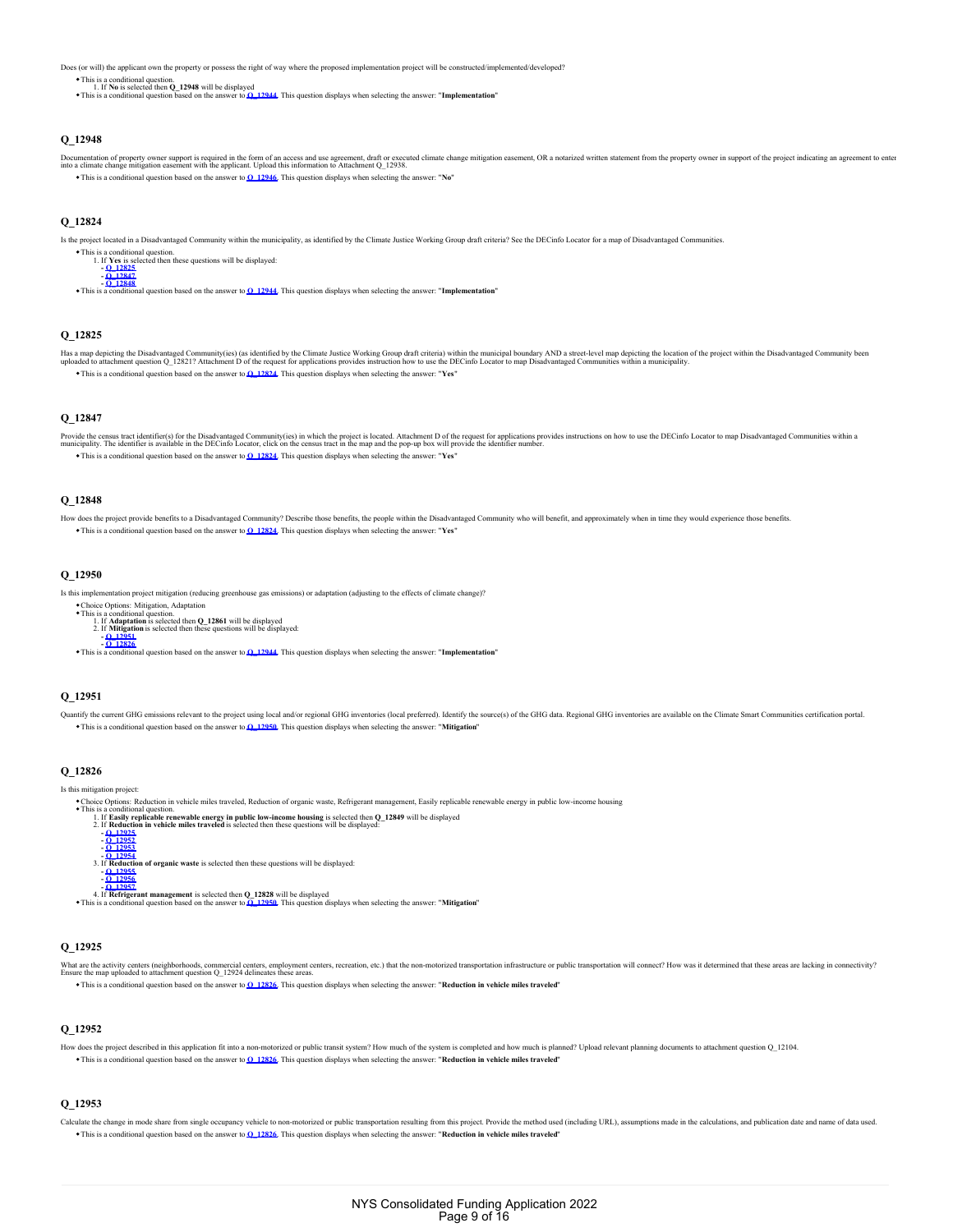Calculate the degree to which the project will reduce GHG emissions in the transportation sector. Provide the calculator used (including URL), assumptions made in the calculations, units of measurement, publication date an

This is a conditional question based on the answer to **[Q\\_12826](#page-8-6)**. This question displays when selecting the answer: "**Reduction in vehicle miles traveled**"

### <span id="page-9-0"></span>**Q\_12955**

Describe the current method(s) of waste management regarding organic waste. Then describe how organic waste will be handled differently by implementation of the proposed project and how the new method reduces GHG em This is a conditional question based on the answer to **[Q\\_12826](#page-8-6)**. This question displays when selecting the answer: "**Reduction of organic waste**"

#### <span id="page-9-1"></span>**Q\_12956**

For large projects, describe the large generators of excess food or food wast in the community and plans to work with these generatos to supply food or food wate to the proposed projects, collect explane the amount of food This is a conditional question based on the answer to **[Q\\_12826](#page-8-6)**. This question displays when selecting the answer: "**Reduction of organic waste**"

### <span id="page-9-2"></span>**Q\_12957**

Calculate the degree to which the project will reduce GHG emissions from the solid waste or sewage waste sector. Account for emissions attributable to transportation of the waste in these calculations. Provide the reduced This is a conditional question based on the answer to **[Q\\_12826](#page-8-6)**. This question displays when selecting the answer: "**Reduction of organic waste**"

### <span id="page-9-10"></span>**Q\_12828**

Chose a refrigerant sub-project type:

Choice Options: Replacement or retrofit of equipment, Leak monitoring/management/repair program, Establishment of community disposal program to recover and recycle refrigerants, Zoning or code changes to enable the use of



# <span id="page-9-7"></span>**Q\_12829**

Describe the current equipment in use including, the refrigerant, 100-year global warning potential (GWP) of that refrigerant, and leak estimates or data.

This is a conditional question based on the answer to **[Q\\_12828](#page-9-10)**. This question displays when selecting the answer: "**Replacement or retrofit of equipment**"

#### <span id="page-9-8"></span>**Q\_12958**

Provide a list of all equipment to be purchased, including the manufacturer, refrigerant, 100-year global warming potential of that refrigerant, and upload specification sheets for each piece of equipment to attachment qu This is a conditional question based on the answer to **[Q\\_12828](#page-9-10)**. This question displays when selecting the answer: "**Replacement or retrofit of equipment**"

#### <span id="page-9-9"></span>**Q\_12959**

Calculate the degree to which the project will reduce GHS anissions. Provide the GHG calculator used (including URL), assumptions made in the calculations, units of measurement, publication date and name of data, and/or th

This is a conditional question based on the answer to **[Q\\_12828](#page-9-10)**. This question displays when selecting the answer: "**Replacement or retrofit of equipment**"

# <span id="page-9-6"></span>**Q\_12830**

Describe the current equipment in use including, the refrigerant, 100-year global warming potential of that refrigerant, and leak estimates or data. This is a conditional question based on the answer to **[Q\\_12828](#page-9-10)**. This question displays when selecting the answer: "**Leak monitoring/management/repair program**"

# <span id="page-9-4"></span>**Q\_12960**

Describe what components will be included in the leak management system and repair plan including any necessary leak monitoring equipment. This is a conditional question based on the answer to **[Q\\_12828](#page-9-10)**. This question displays when selecting the answer: "**Leak monitoring/management/repair program**"

#### <span id="page-9-5"></span>**Q\_12961**

Calculate the degree to which the project will reduce GHS calculate the SHG calculator used (including URL), assumptions made in the calculations, units of measurement, publication date and name of data, and/or the Intergo

This is a conditional question based on the answer to **[Q\\_12828](#page-9-10)**. This question displays when selecting the answer: "**Leak monitoring/management/repair program**"

# <span id="page-9-3"></span>**Q\_12831**

Describe how equipment containing refrigerants are currently disposed of in the community and what happens to refrigerants once they are collected.

This is a conditional question based on the answer to **[Q\\_12828](#page-9-10)**. This question displays when selecting the answer: "**Establishment of community disposal program to recover and recycle refrigerants**"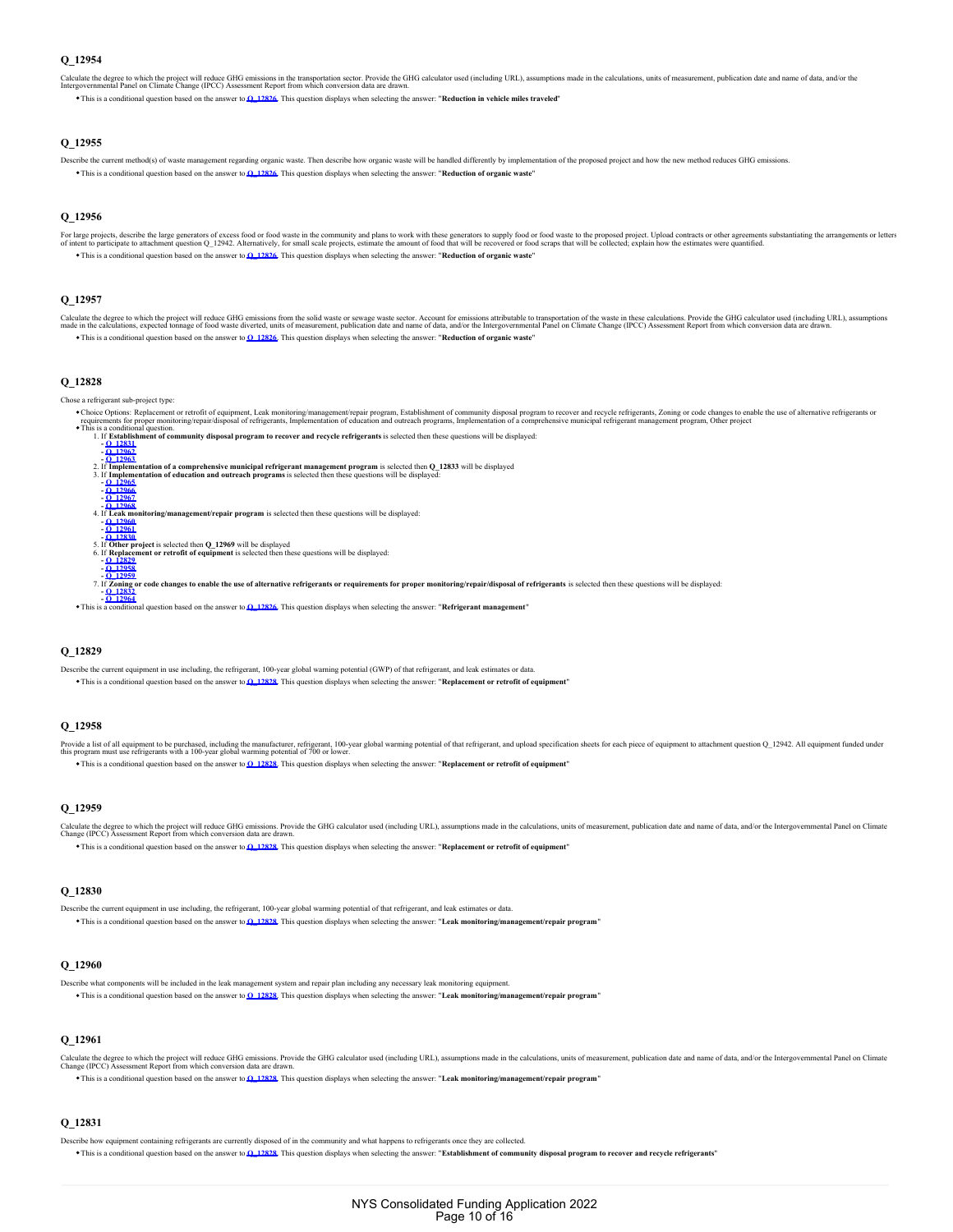<span id="page-10-0"></span>Describe how refrigerants will be handled differently by implementation of the proposed project and how the new method of collection and disposal reduces GHG emis

This is a conditional question based on the answer to **[Q\\_12828](#page-9-10)**. This question displays when selecting the answer: "**Establishment of community disposal program to recover and recycle refrigerants**"

#### <span id="page-10-1"></span>**Q\_12963**

Calculate the degree to which the project will reduce GHS calculate the SHG calculator used (including URL), assumptions made in the calculations, units of measurement, publication date and name of data, and/or the Intergo This is a conditional question based on the answer to **[Q\\_12828](#page-9-10)**. This question displays when selecting the answer: "**Establishment of community disposal program to recover and recycle refrigerants**"

### <span id="page-10-6"></span>**Q\_12832**

Describe the current building and/or zoning ordinances that preclude or hamper the use of low 100-year global warming potential refrigerants in the community. This is a conditional question based on the answer to <u>O 12828.</u> This question displays when selecting the answer: "Zon**ing or code changes to enable the use of alternative refrigerants or requirements for proper monitorin** 

### <span id="page-10-7"></span>**Q\_12964**

Describe how the updates to the regulations will help encourage, or require, the use of alternatives. Describe any public input, education and outreach, or regulatory process or research to be undertaken as part of the pro

This is a conditional question based on the answer to <u>O. 12828.</u> This question displays when selecting the answer: "Zon**ing or code changes to enable the use of alternative refrigerants or requirements for proper monitori** 

# <span id="page-10-2"></span>**Q\_12965**

Describe the outreach and education program to be developed. Include the types of outreach and education planned - webinars, fliers, training sessions, public events, etc., Explain how expenses related to curriculum develo request.

This is a conditional question based on the answer to **[Q\\_12828](#page-9-10)**. This question displays when selecting the answer: "**Implementation of education and outreach programs**"

#### <span id="page-10-3"></span>**Q\_12966**

How will the program identify and engage the appropriate stakeholders in the community?

This is a conditional question based on the answer to **[Q\\_12828](#page-9-10)**. This question displays when selecting the answer: "**Implementation of education and outreach programs**"

#### <span id="page-10-4"></span>**Q\_12967**

How will the education and outreach program be sustained as a long-term consistent effort?

This is a conditional question based on the answer to **[Q\\_12828](#page-9-10)**. This question displays when selecting the answer: "**Implementation of education and outreach programs**"

#### <span id="page-10-5"></span>**Q\_12968**

How will the applicant monitor the impact of the education and outreach program on GHG emissions?

This is a conditional question based on the answer to **[Q\\_12828](#page-9-10)**. This question displays when selecting the answer: "**Implementation of education and outreach programs**"

### **Q\_12833**

Describe the comprehensive refrigerant management program to be implemented, including all of the following compoents: an inventory of equipment and refrigerants used, maintenance schedules, leak monitoring and management This is a conditional question based on the answer to **[Q\\_12828](#page-9-10)**. This question displays when selecting the answer: "**Implementation of a comprehensive municipal refrigerant management program**"

#### **Q\_12969**

If completing a refrigerant project other than the types listed, provide any additional climate change mitigation information cordata not included in Q\_575 (Project Description), Q\_12951 (Quantify current GHG emissions), o This is a conditional question based on the answer to **[Q\\_12828](#page-9-10)**. This question displays when selecting the answer: "**Other project**"

# <span id="page-10-10"></span>**Q\_12849**

The type of renewable energy technology utilized in this project will be

• Choice Options: Solar or wind technology, Heat pump technology This is a conditional question.<br>
1. If **Heat pump technology** is selected then these questions will be displayed:<br> **- <u>[Q\\_12857](#page-11-1)</u>**<br> **-** <u>[Q\\_12858](#page-11-2)</u> **- [Q\\_12859](#page-11-3) - [Q\\_12860](#page-11-4)** 1.

**c C13001**<br>2. If **Solar or wind technology** is selected then these questions will be displayed:<br>**- [Q\\_13000](#page-10-8) - [Q\\_12850](#page-10-9) - [Q\\_12852](#page-11-6) - [Q\\_12854](#page-11-7) - [Q\\_12855](#page-11-8)**

This is a conditional question based on the answer to **[Q\\_12826](#page-8-6)**. This question displays when selecting the answer: "**Easily replicable renewable energy in public low-income housing**"

# <span id="page-10-9"></span>**Q\_12850**

Describe the energy system currently in use in the building(s) including the type of fossil fuel(s) utilized and the associated estimated GHG emissions. This is a conditional question based on the answer to **[Q\\_12849](#page-10-10)**. This question displays when selecting the answer: "**Solar or wind technology**"

#### <span id="page-10-8"></span>**Q\_13000**

Describe in detail the new energy system(s) that will be installed in place of the existing system, including type of renewable energy and the plan/strategy for maintenance of and education about the new system.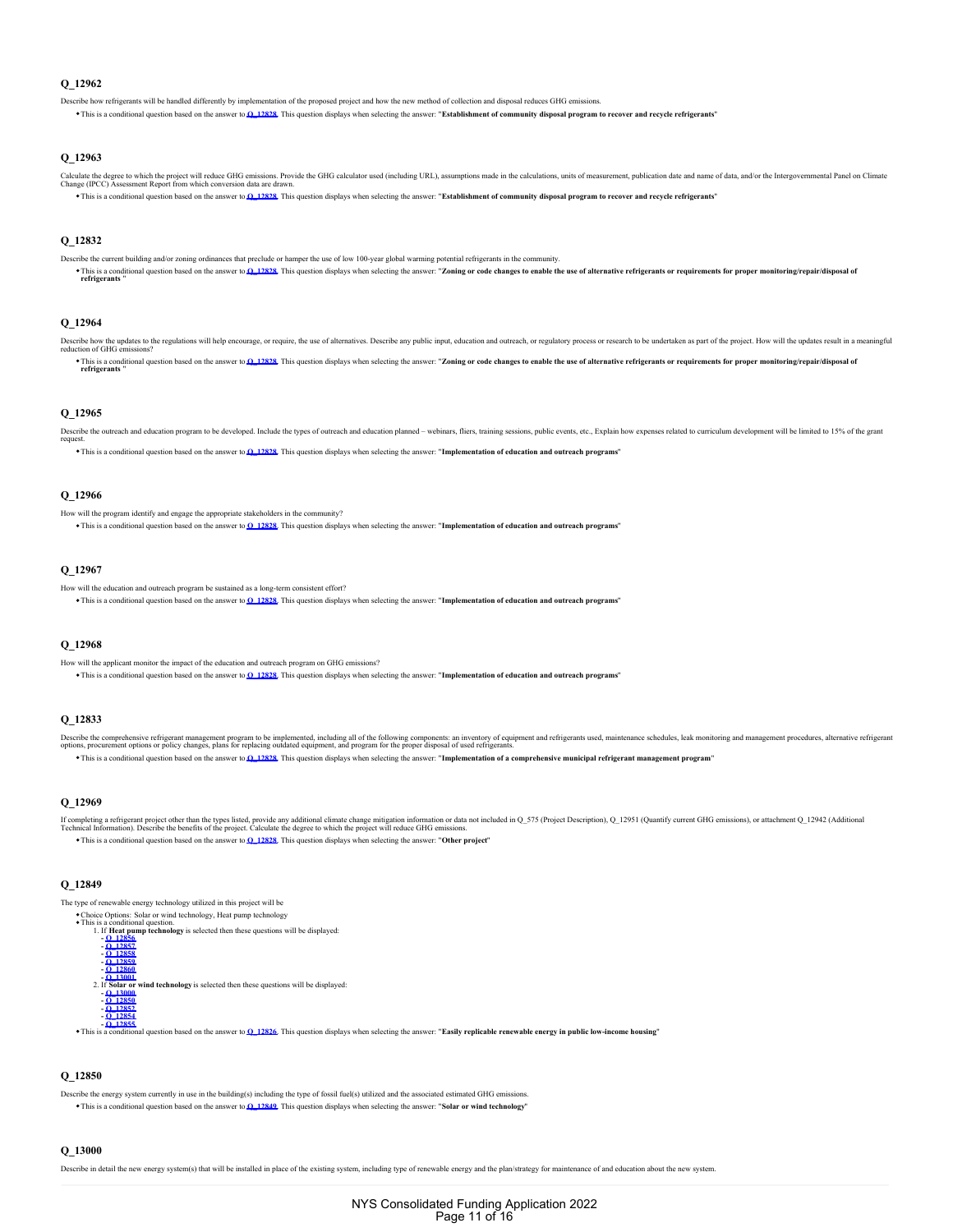This is a conditional question based on the answer to **[Q\\_12849](#page-10-10)**. This question displays when selecting the answer: "**Solar or wind technology**"

#### <span id="page-11-6"></span>**Q\_12852**

Provide a list of all equipment to be purchased, including the manufacturer. Upload ALL specification sheets for each piece of equipment to attachment question Q\_12942. Question Header This is a conditional question based on the answer to **[Q\\_12849](#page-10-10)**. This question displays when selecting the answer: "**Solar or wind technology**"

# <span id="page-11-7"></span>**Q\_12854**

- How is this project easily replicable in other public housing locations?
- <sup>o</sup> This is a conditional question based on the answer to **[Q\\_12849](#page-10-10)**. This question displays when selecting the answer: "Solar or wind technolo

#### <span id="page-11-8"></span>**Q\_12855**

Calculate the degree to which the project will reduce GHS anissions. Provide the GHG calculator used (including URL), assumptions made in the calculations, units of measurement, publication date and name of data, and/or th This is a conditional question based on the answer to **[Q\\_12849](#page-10-10)**. This question displays when selecting the answer: "**Solar or wind technology**"

### <span id="page-11-0"></span>**Q\_12856**

Describe the energy and heat system currently in use in the building(s) including the type of fossil fuel(s) utilized and the associated estimated GHG emiss This is a conditional question based on the answer to **[Q\\_12849](#page-10-10)**. This question displays when selecting the answer: "**Heat pump technology**"

# <span id="page-11-1"></span>**Q\_12857**

Describe the cooling equipment currently in use including, the refrigerant, 100-year global warning potential of that refrigerant, and leak estimates or data. This is a conditional question based on the answer to **[Q\\_12849](#page-10-10)**. This question displays when selecting the answer: "**Heat pump technology**"

### <span id="page-11-5"></span>**Q\_13001**

- Describe in detail the new energy system(s) that will be installed in place of the existing system, including type of renewable energy and the plan/strategy for maintenance of and education about the new system
	- This is a conditional question based on the answer to **[Q\\_12849](#page-10-10)**. This question displays when selecting the answer: "**Heat pump technology**"

# <span id="page-11-2"></span>**Q\_12858**

Provide a list of all equipment to be purchased, including the manufacturer, for cooling equipment include the refrigerant, 100-year global warming potential of that refrigerant. Upload specification sheets for EACH piece

# This is a conditional question based on the answer to **[Q\\_12849](#page-10-10)**. This question displays when selecting the answer: "**Heat pump technology**"

#### <span id="page-11-3"></span>**Q\_12859**

Calculate the degree to which the project will reduce GHS anissions. Provide the GHG calculator used (including URL), assumptions made in the calculations, units of measurement, publication date and name of data, and/or th

This is a conditional question based on the answer to **[Q\\_12849](#page-10-10)**. This question displays when selecting the answer: "**Heat pump technology**"

#### <span id="page-11-4"></span>**Q\_12860**

- How is this project easily replicable in other public housing locations?
- This is a conditional question based on the answer to **[Q\\_12849](#page-10-10)**. This question displays when selecting the answer: "**Heat pump technology**"

#### <span id="page-11-11"></span>**Q\_12861**

#### Select the adaptation project type:

Choice Options: Increase or preserve natural resilience, Reduce flood risk or replace or right-size flow barriers, Prepare for extreme heat, Emergency preparedness (excluding radio communications), Other adaptation project



# <span id="page-11-10"></span>**Q\_12971**

Describe the benefits of the natural feature(s) the proposed project aims to preserve or enhance

This is a conditional question based on the answer to **[Q\\_12861](#page-11-11)**. This question displays when selecting the answer: "**Increase or preserve natural resilience**"

#### <span id="page-11-9"></span>**Q\_12926**

sets (e.g., natural resources, critical infrastructure) or vulnerable populations does the natural feature protect? Be sure to delineate and label the assets on the map uploaded to attachment question Q\_12922. This is a conditional question based on the answer to **[Q\\_12861](#page-11-11)**. This question displays when selecting the answer: "**Increase or preserve natural resilience**"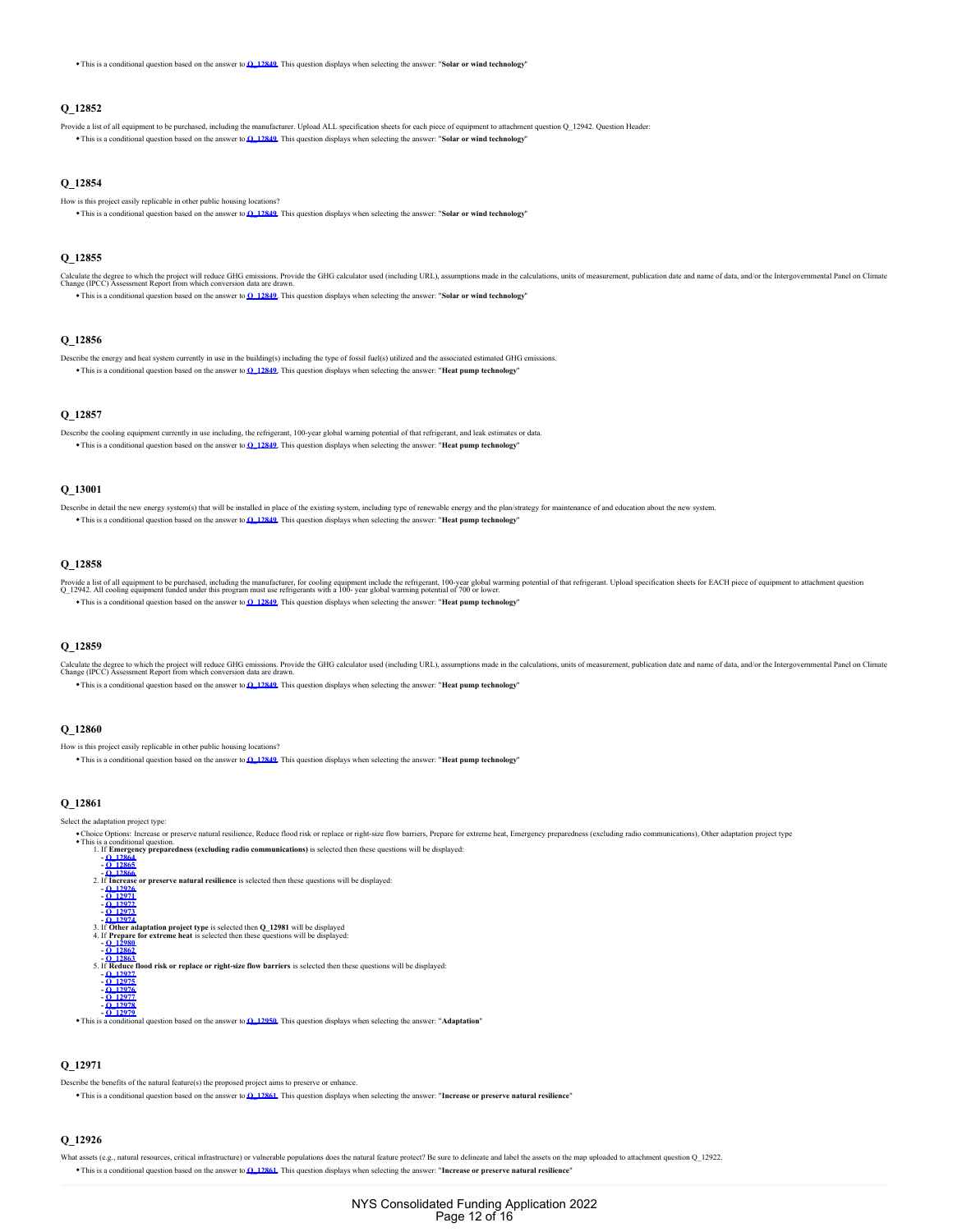<span id="page-12-2"></span>What are the projected climate impacts to the area where the natural feature exists? Be specific regarding increases in temperature or precipitation, etc. Include climate projections and reference the source(s). Provide ca This is a conditional question based on the answer to **[Q\\_12861](#page-11-11)**. This question displays when selecting the answer: "**Increase or preserve natural resilience**"

# <span id="page-12-3"></span>**Q\_12973**

- How will climate change affect the natural feature? Upload any supporting documents to attachment question Q\_12940.
- This is a conditional question based on the answer to **[Q\\_12861](#page-11-11)**. This question displays when selecting the answer: "**Increase or preserve natural resilience**"

#### <span id="page-12-4"></span>**Q\_12974**

How will the proposed project alleviate projected climate impacts to the natural feature and preserve or enhance its benefits? Upload any supporting documents to attachment question Q\_12940. This is a conditional question based on the answer to **[Q\\_12861](#page-11-11)**. This question displays when selecting the answer: "**Increase or preserve natural resilience**"

#### <span id="page-12-8"></span>**Q\_12927**

What assets (e.g., natural resources, critical infrastructure) or vulnerable populations are at risk from flooding? Be sure to delineate and label the assets on the map uploaded to attachment question Q\_12922. This is a conditional question based on the answer to **[Q\\_12861](#page-11-11)**. This question displays when selecting the answer: "**Reduce flood risk or replace or right-size flow barriers**"

#### <span id="page-12-9"></span>**Q\_12975**

Describe the risks of flooding to the asset(s) or resource(s) under future climate conditions. Provide calculations and data showing the likely risks of flooding through the service life of the project. Include climate pro

This is a conditional question based on the answer to **[Q\\_12861](#page-11-11)**. This question displays when selecting the answer: "**Reduce flood risk or replace or right-size flow barriers**"

# <span id="page-12-10"></span>**Q\_12976**

- How will the proposed project alleviate flooding impacts on the identified assets? Upload any supporting documents to attachment question Q\_12940. This is a conditional question based on the answer to **[Q\\_12861](#page-11-11)**. This question displays when selecting the answer: "**Reduce flood risk or replace or right-size flow barriers**"
- 

### <span id="page-12-11"></span>**Q\_12977**

Is the waterbody in question part of a local floodplain analysis or watershed-wide flood study? If so, upload a copy of the study to attachment question Q\_12940. This is a conditional question based on the answer to **[Q\\_12861](#page-11-11)**. This question displays when selecting the answer: "**Reduce flood risk or replace or right-size flow barriers**"

# <span id="page-12-12"></span>**Q\_12978**

Has there been an analysis of upstream and downstream impacts of the proposed project? If so, upload a copy of the analysis to attachment question Q\_12940. What climate change projections were used when completing the anal

This is a conditional question based on the answer to **[Q\\_12861](#page-11-11)**. This question displays when selecting the answer: "**Reduce flood risk or replace or right-size flow barriers**"

# <span id="page-12-13"></span>**Q\_12979**

- For projects that propose to move buildings out of the floodplain, what is the planned use for the old site?
	- This is a conditional question based on the answer to **[Q\\_12861](#page-11-11)**. This question displays when selecting the answer: "**Reduce flood risk or replace or right-size flow barriers**"

#### <span id="page-12-6"></span>**Q\_12862**

What are the projected heat related impacts from climate change to the community? Be as pocific as possible such as length of heatwaves and increases in cooling degree days or increases in humidity through the expected ser This is a conditional question based on the answer to **[Q\\_12861](#page-11-11)**. This question displays when selecting the answer: "**Prepare for extreme heat**"

#### <span id="page-12-7"></span>**Q\_12863**

What populations are at risk from extreme heat in the community? Upload a map with the location of these populations and the project location to attachment question Q\_12942. This is a conditional question based on the answer to **[Q\\_12861](#page-11-11)**. This question displays when selecting the answer: "**Prepare for extreme heat**"

# <span id="page-12-5"></span>**Q\_12980**

How will this project alleviate the projected climate impacts on the identified vulnerable populations? Upload supporting documents to attachment question Q\_12942. This is a conditional question based on the answer to **[Q\\_12861](#page-11-11)**. This question displays when selecting the answer: "**Prepare for extreme heat**"

#### <span id="page-12-0"></span>**Q\_12864**

What are the projected impacts from climate change to the community? Be as specific as possible describing impacts to your area, e.g., increased frequency, length and severity of heatwaves or flooding events through the ex This is a conditional question based on the answer to **[Q\\_12861](#page-11-11)**. This question displays when selecting the answer: "**Emergency preparedness (excluding radio communications)**"

# <span id="page-12-1"></span>**Q\_12865**

What emergencies have occured in the recent past that are related to the climate hazarts discussed in the previous question? How will climate changes impact these types of events in the future? Be specific as to changes in This is a conditional question based on the answer to **[Q\\_12861](#page-11-11)**. This question displays when selecting the answer: "**Emergency preparedness (excluding radio communications)**"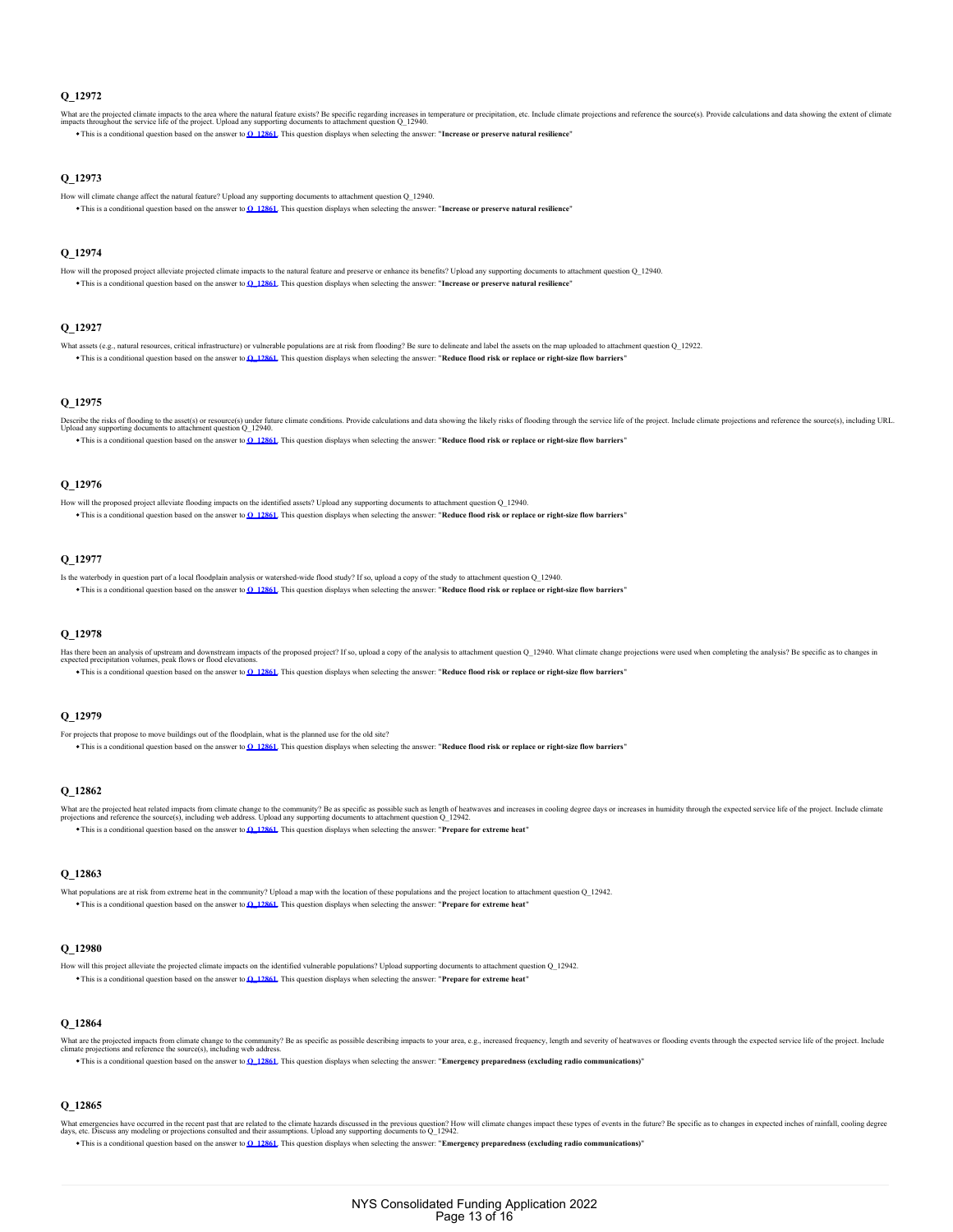<span id="page-13-12"></span>How will the proposed project prepare the community to better handle emergencies such as those described in the previous question given the projected climate change impacts.

This is a conditional question based on the answer to **[Q\\_12861](#page-11-11)**. This question displays when selecting the answer: "**Emergency preparedness (excluding radio communications)**"

### **Q\_12981**

If completing an adaptation project other than the types listed, provide any additional information or attan no CD 575 (Project Description) or attachment Q\_12942 (Additional Technical Information). What climate impacts af This is a conditional question based on the answer to **[Q\\_12861](#page-11-11)**. This question displays when selecting the answer: "**Other adaptation project type**"

#### <span id="page-13-8"></span>**Q\_12867**

Does the applicant municipality intersect with at least one Disadvantaged Community, as identified by the Climate Justice Working Group draft criteria? Please see Attachment C of the request for applications for a list of

This is a conditional question based on the answer to **[Q\\_12944](#page-7-5)**. This question displays when selecting the answer: "**Certification**"

### <span id="page-13-9"></span>**Q\_12868**

Which of the following CSC certification actions will be completed as part of the proposed project? Select all that apply. Only select actions that are part of the work plan described in this application and that will be c proposed project.

Choice Options: PE2 Action: Government Operations Greenhouse Gas Inventory, PE2 Action: For Microsoftenia end Demokration: Conventment Operations Climate Action Plan, PE2 Action: Community Climate Action Plan, PE3 Action:

#### <span id="page-13-0"></span>**Q\_12982**

For each action selected, substantiate the need for completion of the action as demonstrated by local problems, events, data, needs, public interest, etc. This is a conditional question based on the answer to **[Q\\_12944](#page-7-5)**. This question displays when selecting the answer: "**Certification**"

#### <span id="page-13-1"></span>**Q\_12983**

For each action selected, how will completion of the action provide critical information that is currently missing? This is a conditional question based on the answer to **[Q\\_12944](#page-7-5)**. This question displays when selecting the answer: "**Certification**"

#### <span id="page-13-2"></span>**Q\_12984**

How will funding for this project help meet the needs or alleviate the problem(s) discussed in the previous questions? This is a conditional question based on the answer to **[Q\\_12944](#page-7-5)**. This question displays when selecting the answer: "**Certification**"

#### <span id="page-13-3"></span>**Q\_12985**

Does the project build on previous investments and/or advance or improve previous projects or initiatives? Explain. This is a conditional question based on the answer to **[Q\\_12944](#page-7-5)**. This question displays when selecting the answer: "**Certification**"

### <span id="page-13-4"></span>**Q\_12986**

What was the method used to prioritize this project over other climate-related projects (data, immediate needs, etc.)? This is a conditional question based on the answer to **[Q\\_12944](#page-7-5)**. This question displays when selecting the answer: "**Certification**"

### <span id="page-13-5"></span>**Q\_12987**

- How will this certification project support the municipality's efforts to encourage the public, local businesses, and non-governmental entities to act on climate change?
	- This is a conditional question based on the answer to **[Q\\_12944](#page-7-5)**. This question displays when selecting the answer: "**Certification**"

#### <span id="page-13-6"></span>**Q\_12988**

For each action selected, describe how products resulting from the completed action(s) will lead to future implementation projects that will help the community mitigate and/or adapt to climate change This is a conditional question based on the answer to **[Q\\_12944](#page-7-5)**. This question displays when selecting the answer: "**Certification**"

#### <span id="page-13-10"></span>**Q\_12869**

How will this certification project build local capacity? This is a conditional question based on the answer to **[Q\\_12944](#page-7-5)**. This question displays when selecting the answer: "**Certification**"

# <span id="page-13-11"></span>**Q\_12870**

Describe how this project will create or strengthen an organizational structure that can sustain an evolving process of climate action. This is a conditional question based on the answer to **[Q\\_12944](#page-7-5)**. This question displays when selecting the answer: "**Certification**"

# <span id="page-13-7"></span>**Q\_12989**

Describe the public engagement that will be utilized in this certification project. This is a conditional question based on the answer to **[Q\\_12944](#page-7-5)**. This question displays when selecting the answer: "**Certification**"

# <span id="page-13-13"></span>**Q\_12605**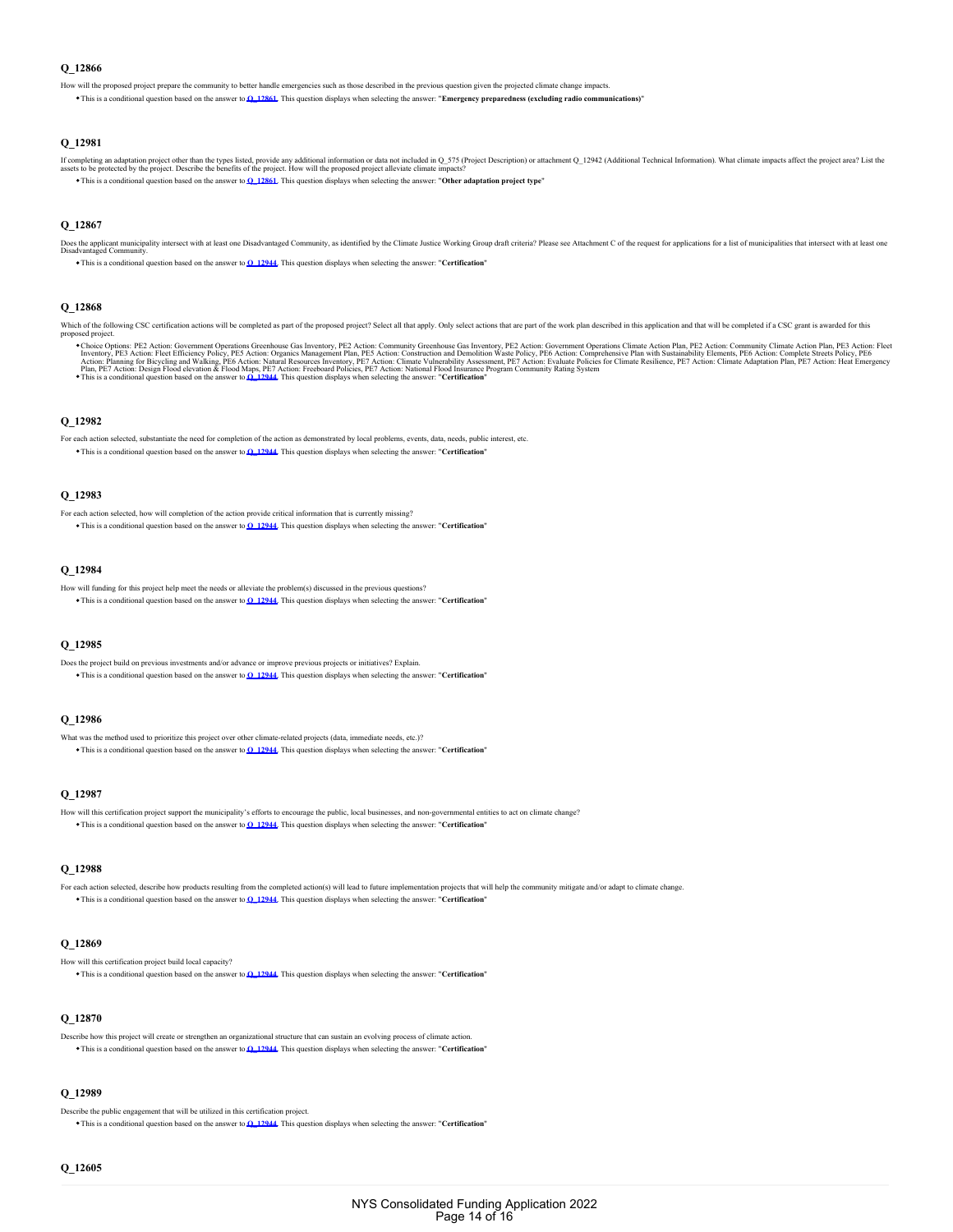Does the proposed project use, maintain, or improve existing infrastructure?

This is a conditional question. 1. If **Yes** is selected then **Q\_1059** will be displayed

### **Q\_1059**

Explain how the proposed project will use, maintain, or improve existing infrastructure.

This is a conditional question based on the answer to **[Q\\_12605](#page-13-13)**. This question displays when selecting the answer: "**Yes**"

# <span id="page-14-0"></span>**Q\_12615**

Is the proposed project located in a municipal center? This is a conditional question. 1. If **Yes** is selected then **Q\_1060** will be displayed

#### **Q\_1060**

Please explain how the proposed project is located in a municipal center. This is a conditional question based on the answer to **[Q\\_12615](#page-14-0)**. This question displays when selecting the answer: "**Yes**"

#### <span id="page-14-1"></span>**Q\_12616**

Is the proposed project located in a developed area or an area designated for concentrated infill development in a municipally approved comprehensive land use plan, local waterfront revitalization plan and/or brownfield op This is a conditional question. 1. If **Yes** is selected then **Q\_1061** will be displayed

# **Q\_1061**

Please explain how the proposed project located in a developed area or an area designated for concentrated infill development in a municipally approved comprehensive land use plan, local waterfront revitalization plan and/ This is a conditional question based on the answer to **[Q\\_12616](#page-14-1)**. This question displays when selecting the answer: "**Yes**"

### <span id="page-14-2"></span>**Q\_12617**

Will the proposed project protect, preserve and enhance the State's resources, including agricultural land, forests, surface and groundwater, air quality, recreation and open space, scenic areas, and significant historic a

This is a conditional question. 1. If **Yes** is selected then **Q\_1062** will be displayed

#### **Q\_1062**

Please explain how the proposed project will protect, preserve and enhance the State's resources, including agricultural land, forests, surface and groundwater, air quality, recreation and open space, scenic areas, and sig This is a conditional question based on the answer to **[Q\\_12617](#page-14-2)**. This question displays when selecting the answer: "**Yes**"

# <span id="page-14-3"></span>**Q\_12618**

Will the proposed project foster mixed land uses and compact development, downtown revitalization, Brownfield redevelopment, the enhancement of beauty in public spaces, the diversity and affordability of housing in proximi

This is a conditional question. 1. If **Yes** is selected then **Q\_1063** will be displayed

# **Q\_1063**

Please explain how the proposed project will foster mixed land uses and compact development of beamperated redevelopment, the enhancement of beauty in public spaces, the diversity and affordability of housing in proximity This is a conditional question based on the answer to **[Q\\_12618](#page-14-3)**. This question displays when selecting the answer: "**Yes**"

### <span id="page-14-4"></span>**Q\_12619**

Will the proposed project provide mobility through transportation choices including improved public transportation and reduced automobile dependency? This is a conditional question. 1. If **Yes** is selected then **Q\_1064** will be displayed

# **Q\_1064**

Please explain how the proposed project will provide mobility through transportation choices including improved public transportation and reduced automobile dependency. This is a conditional question based on the answer to **[Q\\_12619](#page-14-4)**. This question displays when selecting the answer: "**Yes**"

# <span id="page-14-5"></span>**Q\_12620**

Will the proposed project involve coordination between state and local government and inter-municipal and regional planning?

This is a conditional question. 1. If **Yes** is selected then **Q\_1065** will be displayed

# **Q\_1065**

<span id="page-14-6"></span>Please explain how the proposed project will involve coordination between state and local government and inter-municipal and regional planning. This is a conditional question based on the answer to **[Q\\_12620](#page-14-5)**. This question displays when selecting the answer: "**Yes**"